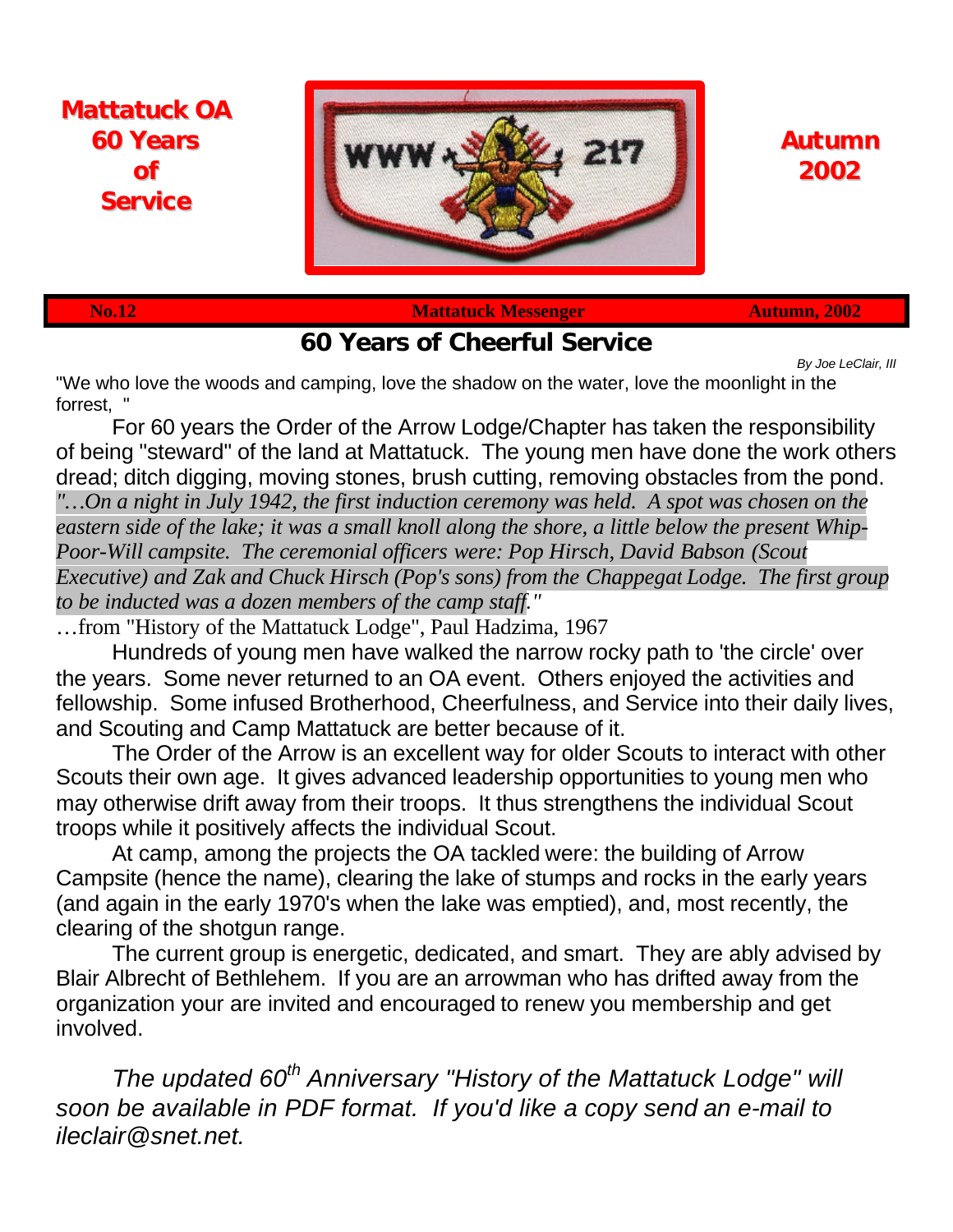### **Page 2 Mattatuck Messenger No.12 Mattatuck Messenger No.12 Autumn, 2002**

## **Trail Blazer: Meredith Beebe**

It was a different time with different rules. Before soccer took hold during every season, before Fall baseball, before Nintendo, Scout troops were overflowing with boys. Unlike today, troops were often led by one strong leader assisted by one or two assistants. Bob Hodges in Roxbury, Jim Reynolds and Tom Horan in Naugatuck, Joe LeClair in Oakville are examples of these Scoutmasters.

Another such leader was Meredith Beebe of Watertown. "Beeb" as everyone called him, immersed himself in the Scout program, and had a tremendous positive effect on the young men in his charge.

A machinist by trade, Mr. Beebe was actually born too late. He would have thrived in the days when people had to be self-sufficient. His minifarm in Watertown was transformed into his own Scout camp, where Scouts learned beekeeping, gardening, canning, and other skills, with a generous helping of the Scout Ideals sprinkled in. Each patrol had its own permanent campsite on the rough wooded piece of property.



Because Beebe was largely a one-man show (he had help from Mr.Rice and a few other men at various times) it was the older boys who provided most of the leadership. As a result his Scouts were among the best prepared Scouts you would ever see.

While serving as Scoutmaster of Troop 55 Mr.Beebe learned that Troop 82 lacked a leader and was in danger of collapsing. Mr. Beebe did the unthinkable; he took on the second troop and guided two troop meetings per week! Two Scout troops were not enough for him however, so he turned his attention to the Order of the Arrow as well. He served as head cook on O.A. weekends for years, providing home-made meals from fresh ingredients at low cost. In the winter months he formed the O.A. members in his troop into the Election team. He packed them into his International Scout or Chevy Blazer and drove them all over the Blue Trail District in all kinds of weather so the boys could run elections in various troops, then conduct "tap-out" ceremonies in costumes they made themselves.

With endless patience and a strong will to make a difference in boys' lives, Meredith Beebe made the world a better place. His boys grew to be men who knew there was strength in being gentle; who would shoulder a burden until it was lifted from his shoulder, and who would be willing to serve others.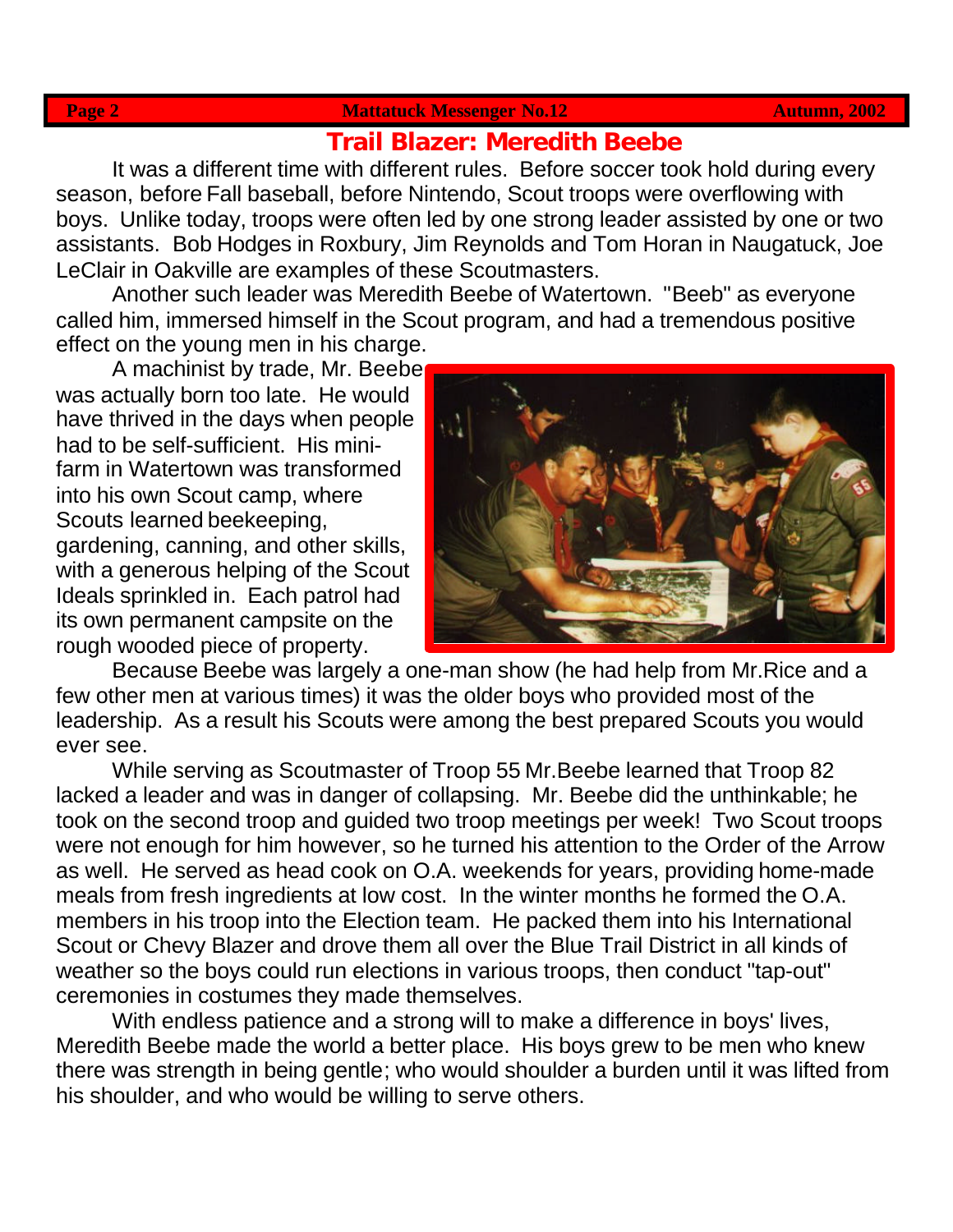### **Page 3** Mattatuck Messenger No.12 Autumn, 2002

## **An Interview with Our Order of the Arrow Chief**

Twenty-year-old Justin Clair of Troop 231 Wolcott recently took over the reins as

Mattatuck Chapter Chief. A student at Johnson & Wales College, Justin majors in Food Service Management and is a teaching assistant at one of the college's two working hotels. Where was his interest in food service developed? At camp of course. It was during his five summers working in our kitchen that Justin decided to make food part of his career. He has served as Assistant Chef the past three summers.



Not afraid to take on responsibilities, Justin was Recording Secretary, Kitchen Committee Chairman for two years, and Vice Chief for two years before being elected Chief in June. Along the way he worked on just about every committee (now called "clans") at some time or another. He credits the OA for helping to maintain his interest in Scouting, by helping him make more friends. Many of his good friends are people he met through camp staff or the OA.

The accomplishment he's most proud of is improving the 'Elangemat' system, a program that starts during the induction sequence and now follows through the first year of the Scout's membership. "More work is needed", he says. Through the OA Justin learned that "different people have different viewpoints", what works for some may not work for others. Among those who influenced him most in the OA were the late Paul Lukens and his good friend Matt Plourde. Community service, learned from his parents, has been reinforced by his involvement in the Brotherhood of Cheerful Service. One example of the Good Turns J.C. has been involved with is an annual car show for a group home.

Looking toward the year ahead, Justin sees the age-old problem of improving communication as his biggest challenge as Chief. He'd also like to get more members out to activities, and hopes to initiate a special recognition system to encourage participation. With a plan in mind, with good coaching from Chapter Advisor Blair Albrecht, and a talented group of officers, Justin Clair should have a very productive year as Mattatuck Chapter Chief.

**Would you like to receive the next issue in color? Go to our website and subscribe to our email mailing list. Then send an e-mail to ileclair@snet.net asking for your name to be removed from the hard-copy mailing list. You will receive all future issues in PDF format in color, viewable using Adobe Acrobat Reader downloadable free from Adobe's website. You'll save money and paper, and get a color version faster via the internet. Everybody wins. In addition, by subscribing to the e-mail list, you'll receive frequent historic photos from Rob Reed, and notification of work parties.**

> If you hit the Lotto, make sure you send the check to the right place… Mattatuck Volunteers, PO Box 257, Plymouth, CT 06782-0257

*Visit our website, built and maintained by Marc Moody…* http://matwreck.org/volunteers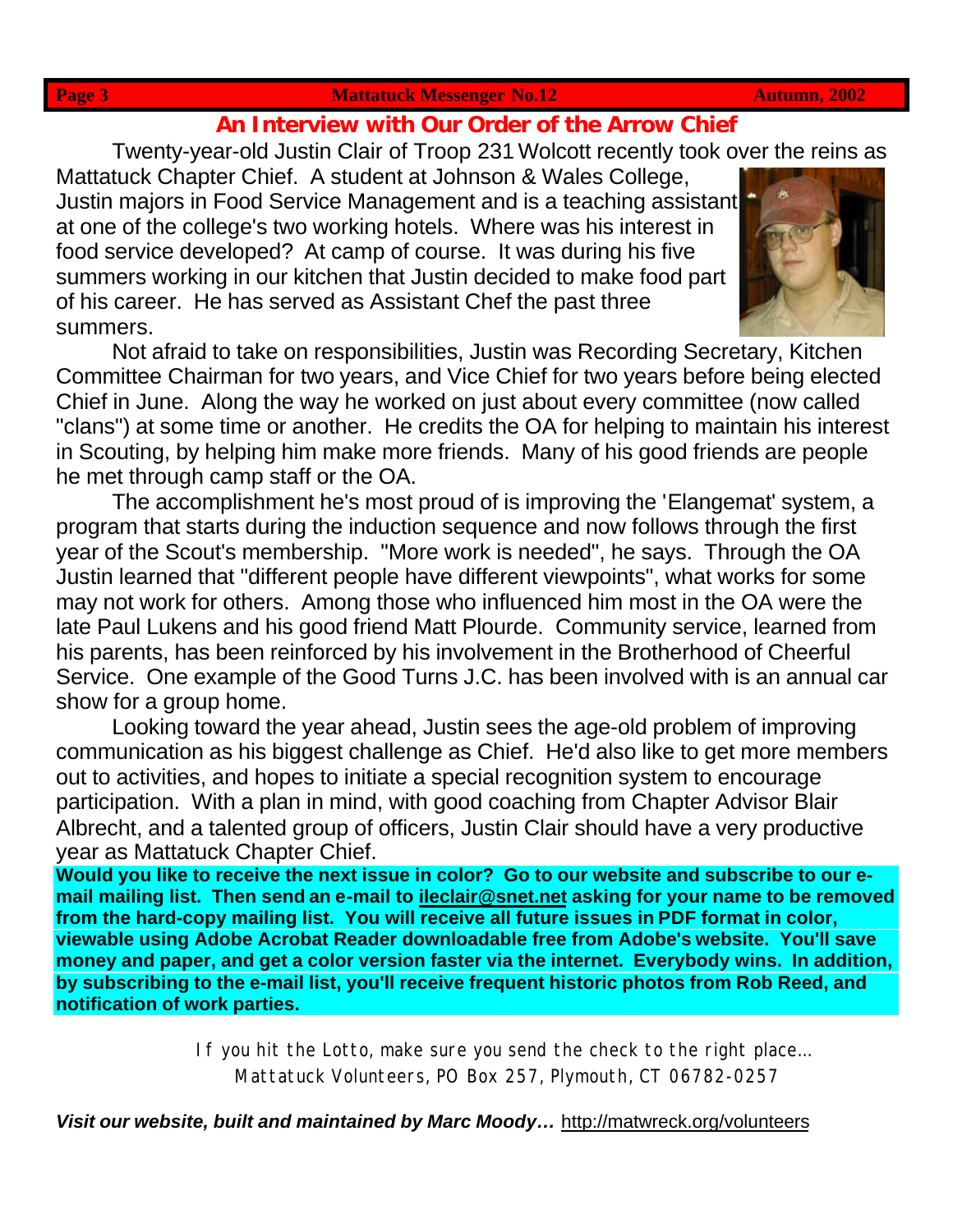**Page 4 Mattatuck Messenger No.12 Autumn, 2002** 

## **Projects Update:** *by Chris Moon, Camp Director*

Projects and major improvements at camp continued throughout the summer and into the fall.

- The Camp Mattatuck summer staff added polish to the many improvements that were made at camp in the spring. A new department was created entitled "Support Services". Of course that name was too formal, so the nickname of "Drainage" took over. It was masterminded by Jeromy Nelson, Rob Reed, Jeff Lukens and Brian Shannon.
- The electrical system at the Old Directors cabin was overhauled with the addition of a new fuse panel, water heater, wiring, outlets and outside flood lights. The front porch was replaced and crushed stone was placed around the building. Fred Van Scoy and a few staff members rebuilt the deck on the side of the building. It is now a beautiful 10' by 12' deck with Adirondack chairs. The area was landscaped and grass planted.
- The storage room in the Dining hall had new shelves built and lights installed. The bathroom behind the fireplace has new sheetrock walls and a new light and exhaust fan thanks to Jeromy Nelson, Fred Van Scoy and Chris Start. A new floor, toilet and sink are scheduled soon.
- Three temperature controlled exhaust fans and louvers were added in the peaks of the Dining Hall. They were very useful this summer considering the heat.
- Chris and Darlene Start donated 4 wrought iron park benches for the front porch of the Dining Hall.
- The new lawn in front of the Dining hall kept it's color all summer long even with the little rain. At the September OA weekend more grass seed was added and the lawn is even thicker now. Thanks to Bruce Monahan for believing it could work and to Jon Andrew for making it work.
- The landscaping at the Health Lodge was finished and the grass came in great.
- An air-conditioner was added to Griffin Cabin.
- We are presently working on air conditioning for the Health Lodge as well as heat and air conditioning for the kitchen.
- Jon Andrew and his crew graded the amphitheater in September. Topsoil was added, grass planted and new cement fire rings installed. Fred Van Scoy acquired 6 cement rings from Arrow Cement Products of Simsbury.
- Campfire areas with cement rings, seats and crushed stone have been installed next to Barnum Cabin, Gesner Cabin and 49ers Cabin. Another will be placed at Dick John's shelter.
- Barnum cabin has been finished outside. General Electric and CL&P employees painted the building as part of the United Way Day of Caring. They also installed crushed stone around the building. The counter tops still need to be installed inside the cabin. We hope to replace the woodstove someday with a more efficient one.
- The showers in the new latrines at Arrow South and Cedar campsites enabled the scouts to remember the 11th point of the scout law. A Scout is Clean. During the sweltering heat, it was common for some people to take 3 showers a day. The council plans for us to add another set of showers this year.
- A grant from the NRA allowed us to add a shooting platform to the Shotgun range. A new gun safe and a trap thrower were added. We were also able to purchase 2 storage sheds. One is at the archery range and the other at the shotgun range. 50 cubic yards of process have been placed on the road from the boat docks to the rifle range. A culvert has been installed where the old utility lines went through camp. We hope to add 100 cubic more yards next summer.
- Bob Herbert has been doing great things at the Christmas Tree farm. 900 trees were planted in the spring of 2001 and another 900 in the spring of 2002. He has already cleared a spot for more trees this coming spring.
- A new 5' Bush Hog and a 5' three point hitch finish mower as well as another golf cart were added at the end of the summer.
- Ten new mountain bikes and an assortment of parts have been ordered for next year. Pershing Cabin was stained and the screen door was replaced. A sailboat storage rack was added at the swimming side of the waterfront.

## *Camp Directors Note:*

1300 Boy Scouts and 500 Cub scouts were treated to a spectacular summer of scouting by a dedicated, knowledgeable and energetic staff. Scouts, parents and leaders went home with smiles on their faces and fond memories in the minds. The staff reunion was attended by scouters from nearly every decade of summer camp. The numbers were small but the stories were numerous.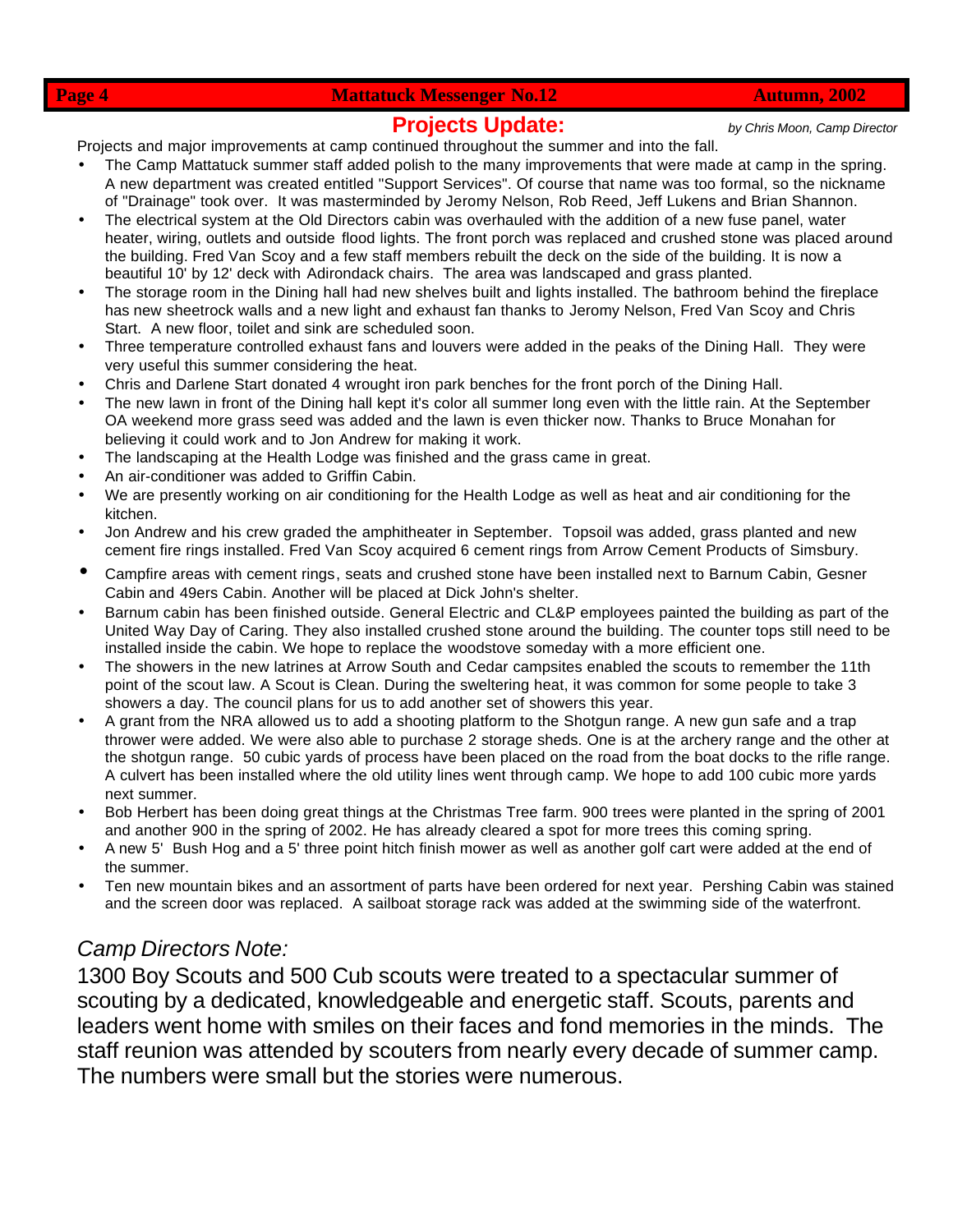# **In Memoriam**

Richard Lenkowski

March 12, 1934-September 22, 2002

Enthusiastic, energetic, and skillful, Dick Lenkowski never forgot the sense of wonder and adventure a boy realized as he traveled down the Scouting trail. An Eagle Scout as a boy, Dick's love for the program drove him to make the program more colorful, more meaningful, and more educational than ever.

The Klondike Derby was not just a competition to him, it was theater, adventure, competition, and fun all rolled into one. Dressed as a 1890's trader, gun in hand, he made the Alaskan Klondike come to life, and encouraged others to do the same.

Dick was a member of the original Takachsin Training staff and took great pride in knowing he helped start a tradition of not only training Scouters but instilling in them the Scouting Spirit he so cherished. He served as Mattatuck District Roundtable Commissioner for years. The founding Scoutmaster of Troop 5 Middlebury, in more recent years he served with Troop 330 in the Bucks Hill section of Waterbury.

Dick enjoyed sharing his hobbies with Scouts. Among these hobbies was fishing. When Dick did something he went all-out. As troop fishing counselor he introduced the Scouts to fly fishing and ocean fishing as well as lake fishing.

His last two summers were spent on volunteer staff at Camp Mattatuck. He taught the fishing merit badge with zeal, and as Commissioner, instituted a new idea of delivering coffee and the daily camp paper to troop leaders each morning. For over fifty years this Silver Beaver Award recipient and Vigil Honor member of the Order of the Arrow brought Scouting to life by always seeing the program through the eyes of a Scout. He will be missed.



The metal Mattatuck Lodge neckerchief slide made around 1971. Only 100 were made.

Among the other Scouters who passed away since our last issue were John Shea of Waterbury and Norm "Sarge" Stanchfield of Wolcott. Each left an indelible impression on the Scouts and Scouters they came in contact with.

**Have a story to tell? Have a suggestion for a future article? Your input into this newsletter is most welcome. Contact Joe LeClair, 108 Chipper Road, Waterbury, CT 06704 ileclair@snet.net***.*

*Printing and mailing operations donated by the Elm Press, Inc. of Thomaston, CT*